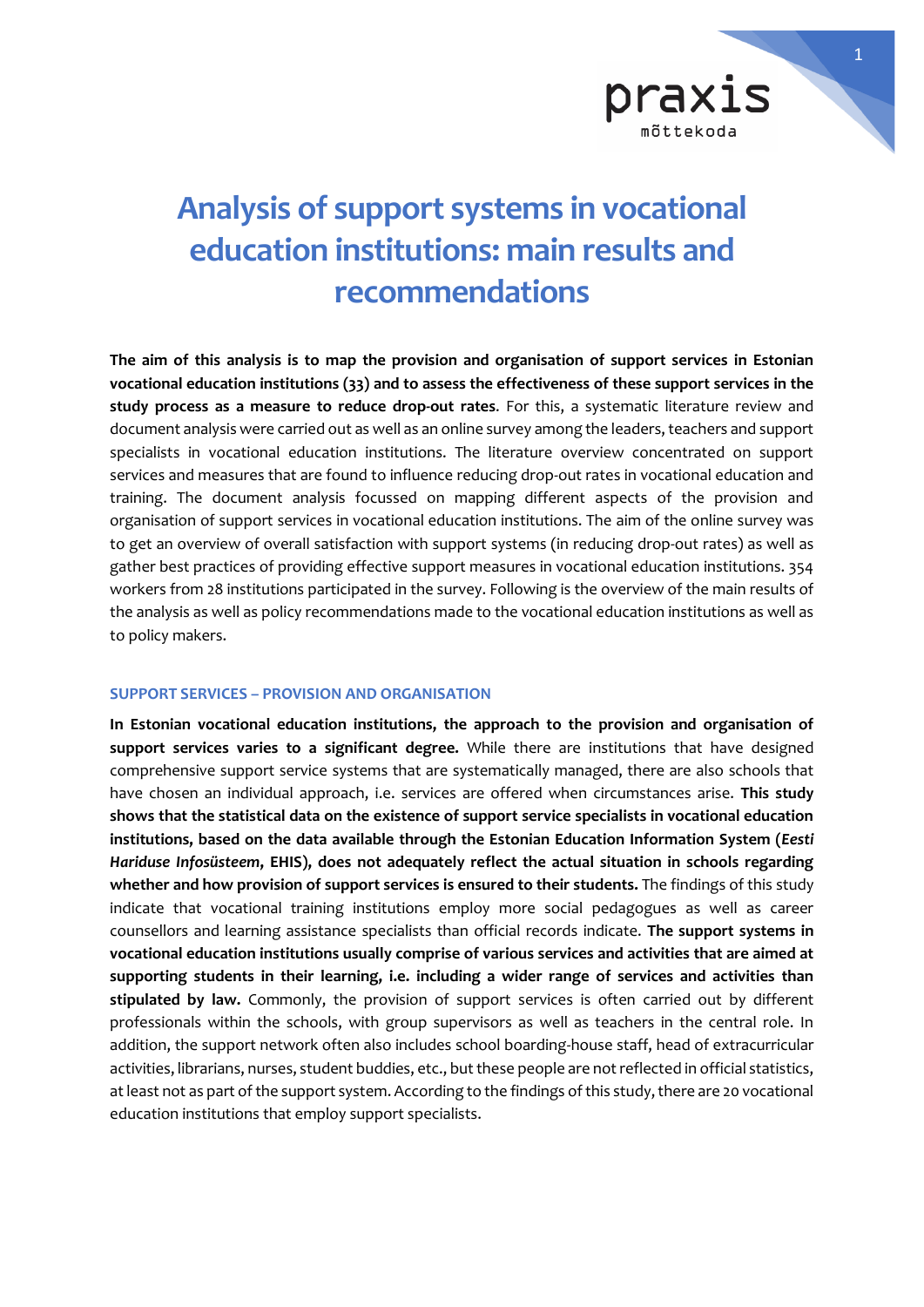

**Based on the findings of this study, the approaches employed by Estonian vocational education institutions regarding the provision and management of support services can be divided into following four main types**:

- First, **support services are provided by teachers:** There are no support specialists in staff and usually the school documents indicate that teachers (usually in the role of course supervisors) shall offer support to students if problems arise. Often these documents also make note that support services are offered upon agreement with the principal (which may mean a long chain of information, depending on the school size). Upon necessity, external partners (e.g. local branch of national career counselling network Rajaleidja or other service providers) are used for the provision of support services. This approach has been adopted by approximately a quarter of vocational education institutions.
- Second, support services are provided by designated support persons (usually various staff members) This model differs from the previous one by the fact that the pool of support persons includes, in addition to teachers and group supervisors, also school boarding-house staff, head of extracurricular activities, school nurses, librarians, youth organisers, etc. In addition, external partners may also be engaged in the provision of support services (e.g. Rajaleidja network or other service providers). This approach has been taken by four vocational education institutions.
- Third, **the school has hired support specialists for the purposes of providing support services**. These institutions have, in addition to group supervisors and teachers, also hired social pedagogues or psychologists. Often, one person fulfils the roles of several support specialists. Some schools have opted not to employ different types of specialists because they are not deemed necessary (usually by the management), in other cases, schools don't have the necessary resources; although there is need to have a specialist on staff. In addition to support specialists, the school support system also grants an important role to group supervisors, teachers and other designated support persons. Approximately a third of vocational education institutions have opted for this approach.
- Fourth, **support services are provided by a team of different support service specialists and schools have also set up a special support unit.** Such schools boast much more comprehensive and well-thought-out support systems; their personnel include various support service specialists that make up a team where everyone has clearly outlined roles and responsibilities. Often such schools have additionally set up separate specialised units (e.g. counselling centre, support service department, support service unit, etc.) that provide a variety of support services. This approach is taken by approximately a third of vocational education institutions.

The four models outlined above do not manifest in the same manner across all vocational education institutions, which is mainly because there is great variation across schools as to the types of support systems and there are very diverse of interpretations of what constitutes a support service. The law prescribes that vocational education institutions must ensure access to various support services and these services (offered either by school staff or other service providers) are available upon necessity as stipulated in official documents and also corroborated by staff interviews. Further research needs to be conducted as to what extent different support services are actually accessible to students and how schools understand or measure this accessibility. In addition, with regard to the above-mentioned models, it is important to bear in mind and continue analysing the maintenance of quality standards because in many cases the provision of support services falls on those employees who do not actually have the necessary qualifications. It is understandable that people who have been appointed as support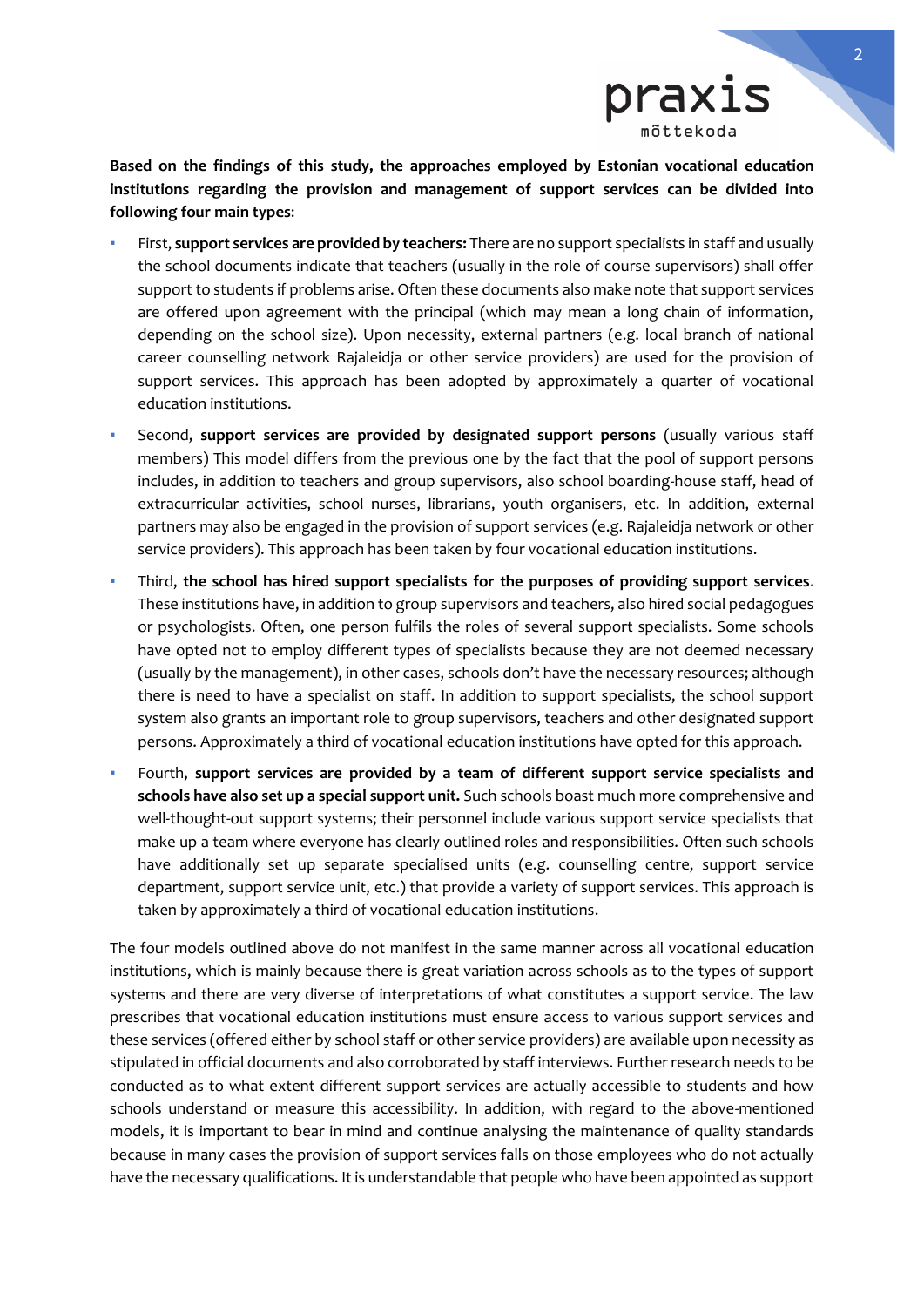

service specialists are motivated to do their best to support their students, but in order to ensure the quality and effectiveness of support services, it is important to ensure that support specialists have undergone relevant professional training.

#### **SUPPORT SYSTEMS – STRENGTHS and CHALLENGES**

**Most of surveyed school management representatives, teachers and other specialists engaged in the provision of support services rate their institution's support systems on the positive side.** Most commonly, the respondents highlighted that teachers are good at detecting when students are in danger of dropping out (73% agree), that the support system is based on early detection of problems (65% agree), and that the main feature of the support system is collaboration among different parties (62% agree). On the other hand, there were also some critical notes. For example, 41% of respondents indicated that their institution's support system is not very supportive of teachers in their daily work and 33% do not agree with the statement that teachers are aware of the opportunities offered by the support system and know how to use them. 37% found that their school's support system is not comprehensive and 31% thought that the system was not managed well.

**Staff members (e.g. management, teachers and people engaged in the provision of support services) feel that the most important factors are the readiness of students to turn to support service specialists for help and the readiness and awareness on the part of teachers to reach out to support service specialists and team up with them.** Actually, readiness to use support services, both among students and teachers, is considered to be one of the most critical factors for the successful implementation of support systems, while the lack thereof is deemed the most hindering factor. In addition, it is also important to ensure that the overall organisation of studies is set up to actively engage support service specialists, taking into account the size of study groups and the management's encouraging attitude towards using the help offered by support service specialists. Respondents indicated that the **most serious hindrance to the provision of support services is the small number of support service specialists as compared to the number of students and insufficient resources for hiring support service specialists.**

What is more, the results of this study indicate that **very often support services are not managed comprehensively and systematically**, which manifests mainly in the following challenges:

▪ **The personnel are not sufficiently aware of the support services available at their school**. The survey, conducted among teachers, support service specialists and the management, indicated that people working at the same school often have very different knowledge about whether and what kinds of support services are offered at their school. For example, while the management assures that services are available, teachers often indicate that these services are not actually offered. On the other hand, there are also contrary situations where teachers claim that services are available, but the management does not agree. Approximately a third of respondents indicated that teachers are mostly not aware of the possibilities offered by the support system. 10% of surveyed teachers were unable to evaluate the support services system at their schools. In all institutions teachers are considered to have an instrumental role in noticing their students' needs, and therefore teachers' awareness of possibilities offered by the support system is of critical importance. Awareness-raising among the school staff and more efficient internal communication is undoubtedly an important responsibility of the management. In addition, the study showed that sometimes even the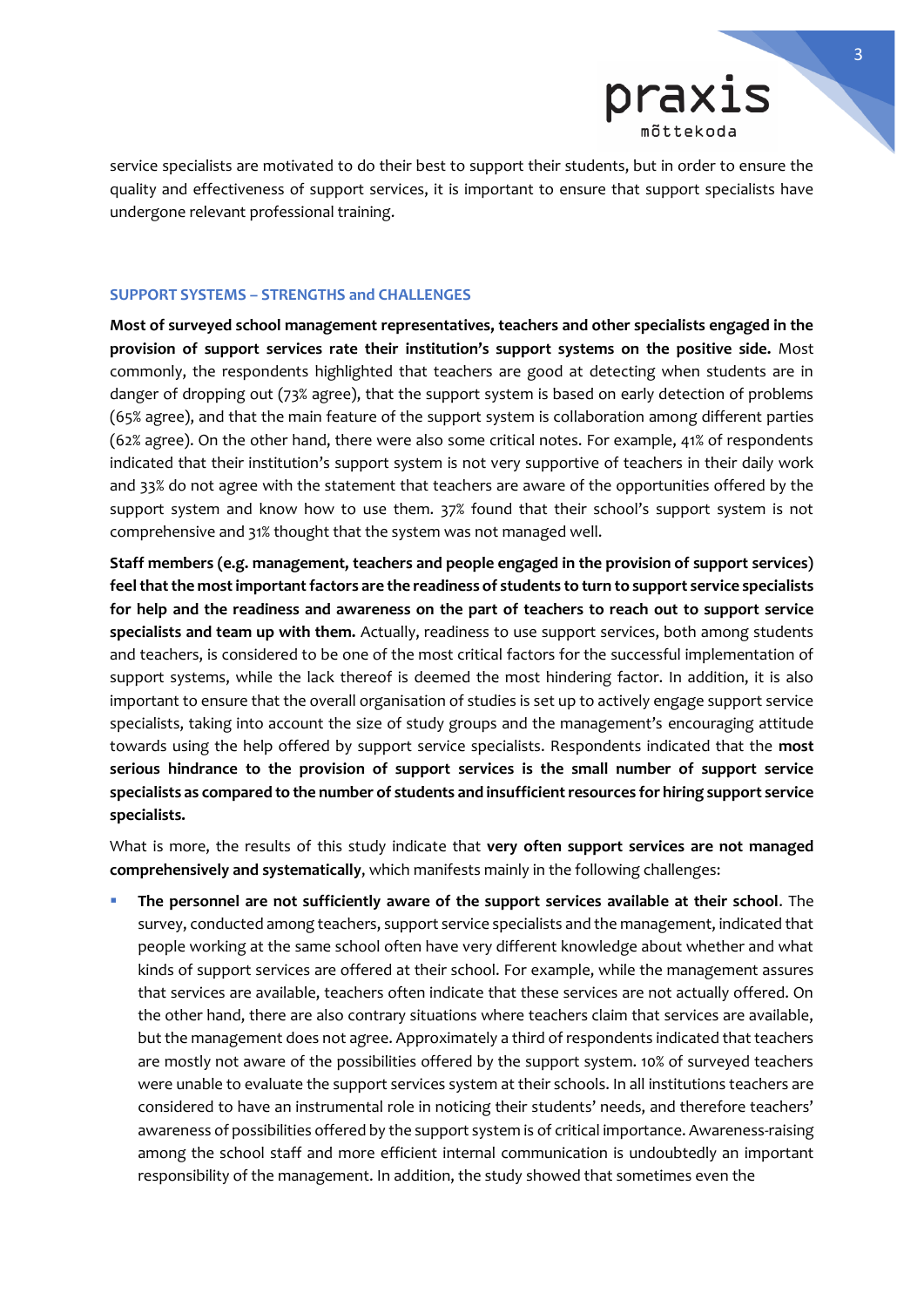

management has very different levels of knowledge of available support services at their school. What is more, the management seems to think that teachers' awareness of the possibilities offered by the support system is much higher than teachers' own assessment of their level of awareness.

- The information about support services is dispersed among different documents and is often **contradictory; the information needed by students and their families is usually not available on the institution's web page.** In general, the documents (e.g. study regulations, development strategies and other available documents) and web pages of vocational education institutions contain little information about the support system and services and/or there are differences between the contents of the official documents and the information published on the web pages. In some cases, the relevant documents were difficult to find and only a few schools had web pages offering a comprehensive overview of support services and available measures that are offered to students (and also to their parents) at the school or giving guidance on whom to contact in case of problems. Therefore, it is difficult to understand which sources give an adequate overview of the actual situation regarding the provision of support services at a given school.
- **Although the school may have a strategy for dropout reduction, the personnel are often unaware of it.** The study found that in most cases, the strategies for dropout reduction are part of the school's general strategy; however, content analysis of documents indicated that although general development strategies often mention dropping out and/or support services, its nature and scope varies to a significant degree. In some cases it is quite detailed, but in most cases it is rather brief and cursory. Therefore, it is difficult to evaluate whether the strategies are comprehensively wellthought-out. In several cases, the development strategies describe completely different scenarios compared to the systems outlined in study regulations.

#### **THE ROLE OF SUPPORT SYSTEMS IN DROPOUT PREVENTION and REDUCTION**

**All support services that are stipulated by law (i.e. career counselling, learning assistance, special needs and social educational and psychological services) were deemed as effective means in addressing dropout reduction in vocational training.** In this context, special needs educational services were deemed most effective (by 90% of respondents), while psychological services were seen as least effective (71% found them effective). However, it is important to bear in mind that special needs educational services are not offered in many vocational education institutions and information regarding people receiving psychological help is usually not public, which means that it may be difficult for teachers to assess the effectiveness of those services. Compared to representatives of other professions surveyed in the framework of this study, teachers appeared to be most sceptical with regard to the effectiveness of support services. Since the study also indicated that teachers have poor awareness levels about available support services, it might serve as an explanation for more negative assessment of those services.

In addition to the five above-mentioned support services, **the respondents rated group supervisor (group or class head teacher) systems as being very effective**. Group supervisor is a person who takes note of problematic students, counsels them, gets in touch with the student's family, helps them with unfinished assignments, engages other support service specialists or teachers and remains part of the team dealing with that particular student. Since the results of this survey indicated that students' poor study motivation is believed to be the most pressing problem that must be addressed in first order when dealing with students that are on the verge of dropping out, the engagement of group supervisors may

l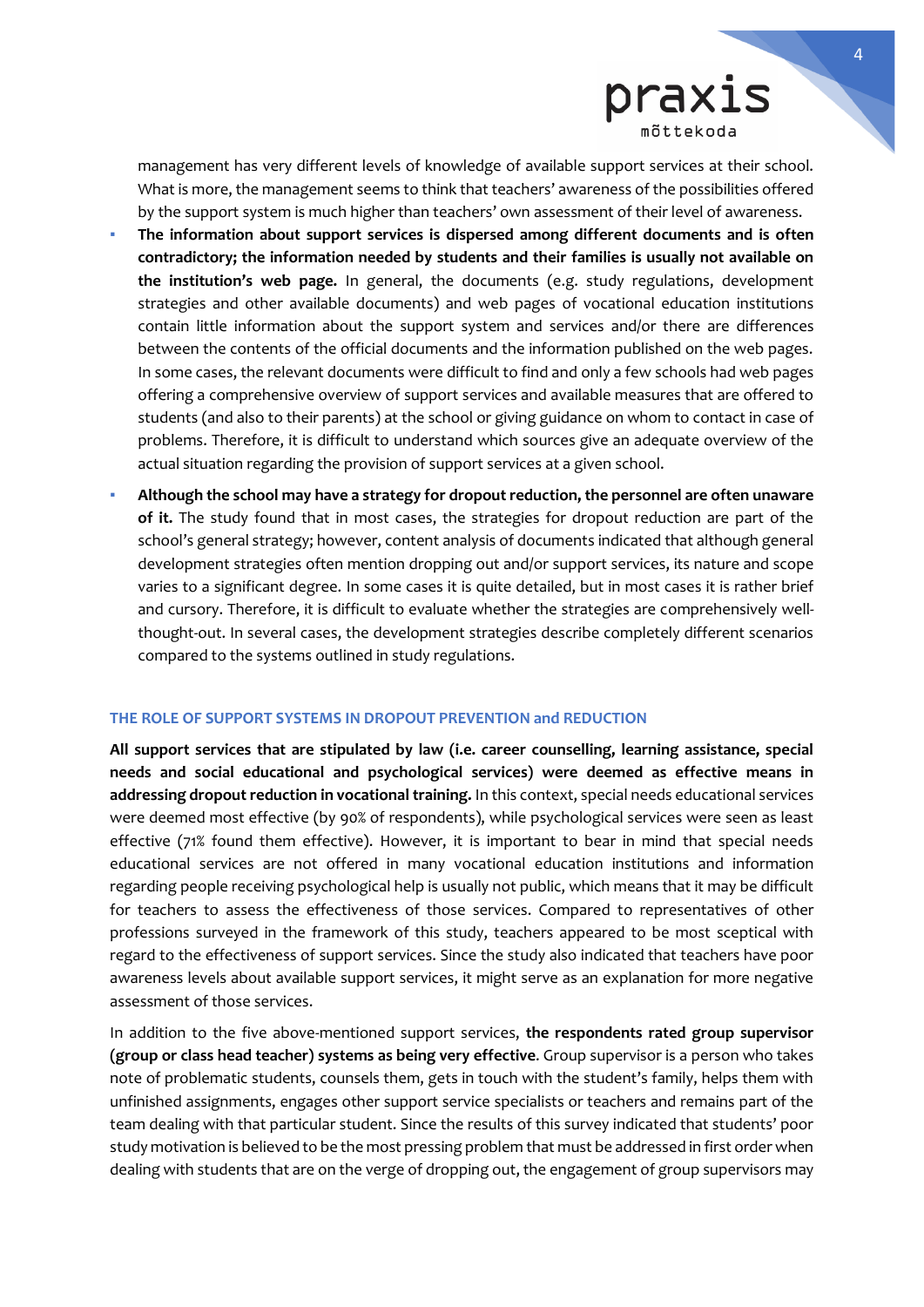

be a good means to support the maintenance and increase of study motivation because students are offered more individual attention. Most vocational schools actually have a system of group supervisors and they are often mentioned in official school documents as providers of an instrumental support service; however, this study did not reach a clear understanding about the actual scope of implementation of this approach. Other important support measures or principles that were deemed effective for dropout reduction were **individual approach to students; systematic activities and collaboration, active and quick communication and responsiveness; working with the parents/family; early detection of warning signs of dropping out; supporting students in finding the right specialty, and cooperation with the local municipality.**

In vocational education, the reasons for dropping out are extremely varied and usually it is a combination of several factors. Based on the findings of this study, **vocational education institutions that want to prevent and reduce dropout rates must first and foremost address low study motivation, learning difficulties and failure, insufficient general skills and minimal family support.** According to literature and international best practice, these are the kinds of dropout-related reasons that can be effectively addressed with support services and in vocational training preventive measures are paramount. **Studies characterise effective preventive measures as follows:**

- taking an interest in students, understanding their concerns and offering individual counselling to support the development of positive self-image;
- analysis of study activities to ensure balance between theory and practice, in order to ensure that students understand the need for theoretical study;
- raising awareness among teachers about early detection of warning signs of dropout and their role in this process;
- school's commitment to implementing preventive measures;
- involving parents in the student's vocational choices.

Based on the mapping of support services that was carried out in the framework of this study, we can conclude that **vocational education institutions engage in above-mentioned activities in one way or another, but there were only a few cases where the approach was comprehensive and students were offered diverse support services.** 

The main results and conclusions of this study form the basis for the recommendations that have been drawn up for vocational education institutions and for the Estonian Ministry of Education and Research for the purposes of developing support service systems and improve dropout reduction measures in vocational training. These recommendations focus primarily on supporting the development of a systematic and comprehensive support system and its effective management in vocational education institutions.

## **Recommendations for vocational education institutions for the development of support services and dropout reduction:**

Systematically monitor and analyse students' problems and needs and the school's capacity and challenges in ensuring support services; based on these inputs develop **a comprehensive strategy for support services** that would constitute an integral part of the school's overall development strategy. This strategy must be clearly aimed at solving problems that have arisen at this particular school, it must have a clear objective, clearly defined outcomes and well-thought-out and applicable

l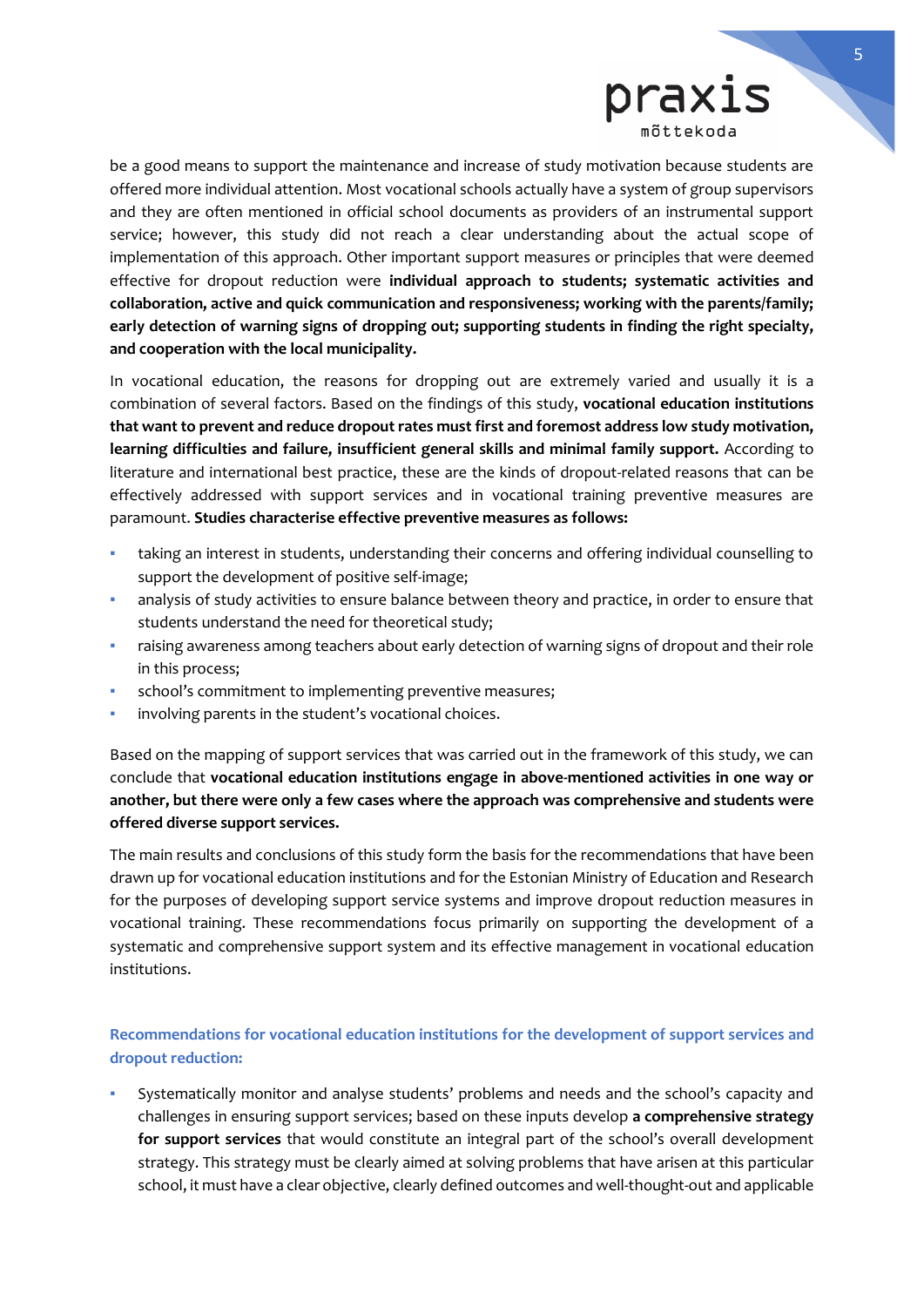

measures. The strategy must outline clearly what kinds of services are included in the school's support system and how it supports students (as well as teachers). In addition, the strategy should outline clear tasks and responsibilities for all concerned parties, as well as cooperation in the process of providing support services. Moreover, the strategy must be comprehensive, well lead and managed and effectively communicated to the whole staff, students and their parents. Finally, the implementation of this strategy must be regularly monitored and it should be amended when necessary. What is more, the schools must ensure that the strategy is in accordance with all other relevant school documents (e.g. study regulation, development strategy, information published on the web page).

- The strategy should primarily focus on **supporting students' development by offering all-around support through support services.** The reasons behind dropping out are very diverse, intertwined and several of these cannot be addressed by vocational education institutions themselves (e.g. issues related to family or friends), and therefore, addressing and eliminating individual reasons may not yield desired results. **The efforts should concentrate on preventing problems, primarily through support in choosing the most suitable and appropriate study programme**. This could take the form of comprehensive support for first-year students, systematic career training, provision of top quality support services, support for developing individual autonomy, learning readiness, motivation and coping mechanisms; as well as creating a safe and motivating atmosphere in school.
- Ensure that the personnel, especially the **teachers, are aware of the school's support services system** and other measures that are available for supporting students. This could be achieved by improved internal communication and teacher training, particularly on the topics of early problem detection and dropout reduction. In addition to awareness-raising, the schools must ensure that the entire personnel have a common understanding about the nature of support services.
- Facilitate and **increase cooperation between staff** in the provision of support services. To that end, it is critical to establish close cooperation and effective communication, both between the management and support service specialists, as well as the teachers and support service specialists. Additionally, support service specialists should be invited to participate in team building exercises. The schools should develop a working environment that values all staff members and is based on collaborative community spirit, which will in turn lead to a stronger support network and safer school atmosphere for the students.
- In order to prevent students in vocational training from experiencing learning difficulties and loss of study motivation, **their career awareness should be increased in collaboration with basic schools,** as well as with career counselling centres (e.g. Rajaleidja), **already before they enter vocational training.** This means active promotion of training programmes, taking part in hobby groups, and if possible, individual meetings with prospective students (and their parents), as well as awareness-raising in basic schools. In addition, schools should offer **continuous and systematic career development throughout vocational training**, alignment of study programmes with labour market realities after graduation and increase individual awareness of one's career choices. At the school level, it is important to develop an understanding of the critical role played by career training and planning in supporting students' individual development (thereby also reducing the dropout rate).

l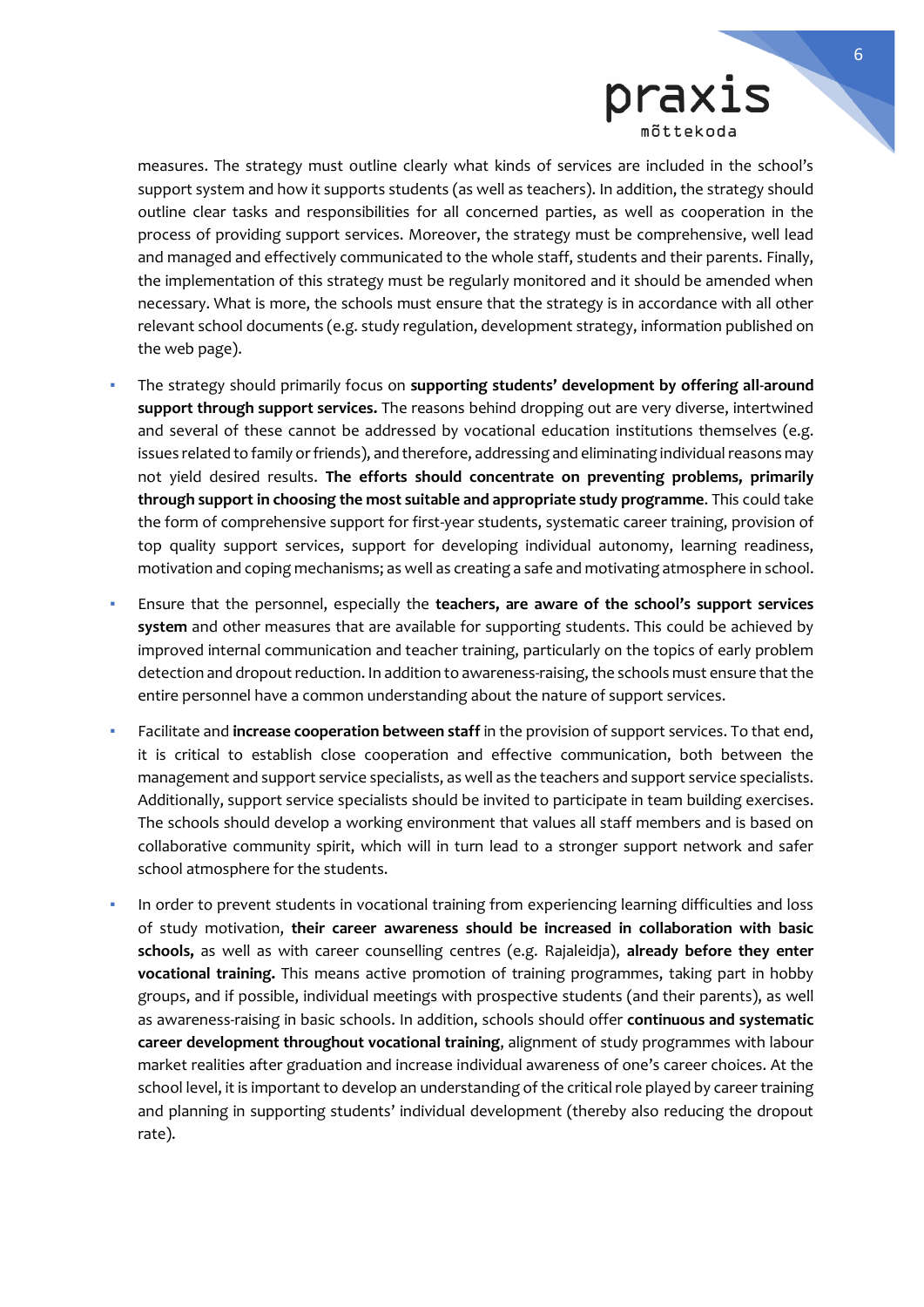

**Examine best practices adopted at other vocational education institutions** in setting up their support system and addressing dropout reduction and adopting suitable practices at own school. For example, this study highlights the group supervisor system, student buddy systems, mapping the backgrounds and situation of first-year students, development interviews with students etc. In addition, this study includes an annex that outlines the types of support systems at vocational education institutions in Estonia and provides a more comprehensive overview of accumulated experiences and best practices at different schools.

## **Recommendations for the Estonian Ministry of Education and Research for supporting vocational education institutions in developing their support systems and providing support services:**

- Facilitate and **support vocational education institutions in developing strategies for support services (incl. dropout reduction) as well as their effective management and implementation.** Offer relevant training, prepare necessary guidelines, evaluate and reward effective strategies in the process of deciding performance-based funding or accreditation. The Ministry plays an instrumental role in offering leadership and encouraging school management to develop wellthought-out and comprehensive support systems.
- **Acknowledge the central role played by group supervisors in the support system** and support schools by ensuring full-time work and a fair salary for group supervisors. Offer support to vocational education institutions that do not have a group supervisor system or where the existing system is not operating properly. **Collect information about group supervisors in the Estonian Education Information System; seriously consider regularly gathering information on other professionals offering critical support services as well**.
- **Analyse the central role played by local branches of the national career counselling network Rajaleidja and actual access to their services, as well as their effectiveness in supporting students in vocational training and especially in terms of dropout reduction.** The provision of support services by external actors may give rise to situations where schools lose interest in maintaining support systems and approaching dropout reduction in a comprehensive manner because it is easier to parlay the responsibility to the local Rajaleidja centre. On the other hand, based on the findings of this study, the services offered by Rajaleidja centres are not always sufficiently accessible and actually these centres do not even provide services to a significant part of the target group, i.e. adults in vocational training. In addition, school personnel (especially the teachers) are not particularly well-informed about the services offered by Rajaleidja centres or that these services might be available to their school.
- Since insufficient funding remains one of the main hindrances to the provision of support services, the Ministry of Education and Research should continue working on **allocating sufficient funding to schools so they would be able to offer students support services** and also hire support service specialists. This funding could be tied to requirements for the schools to develop and implement support services strategies.
- In the process of supporting students and aiming for dropout reduction, the primary focus should **shift more towards developing preventive measures, funding, and implementation**. Vocational education institutions must be supported and guided to shift their focus more on preventive